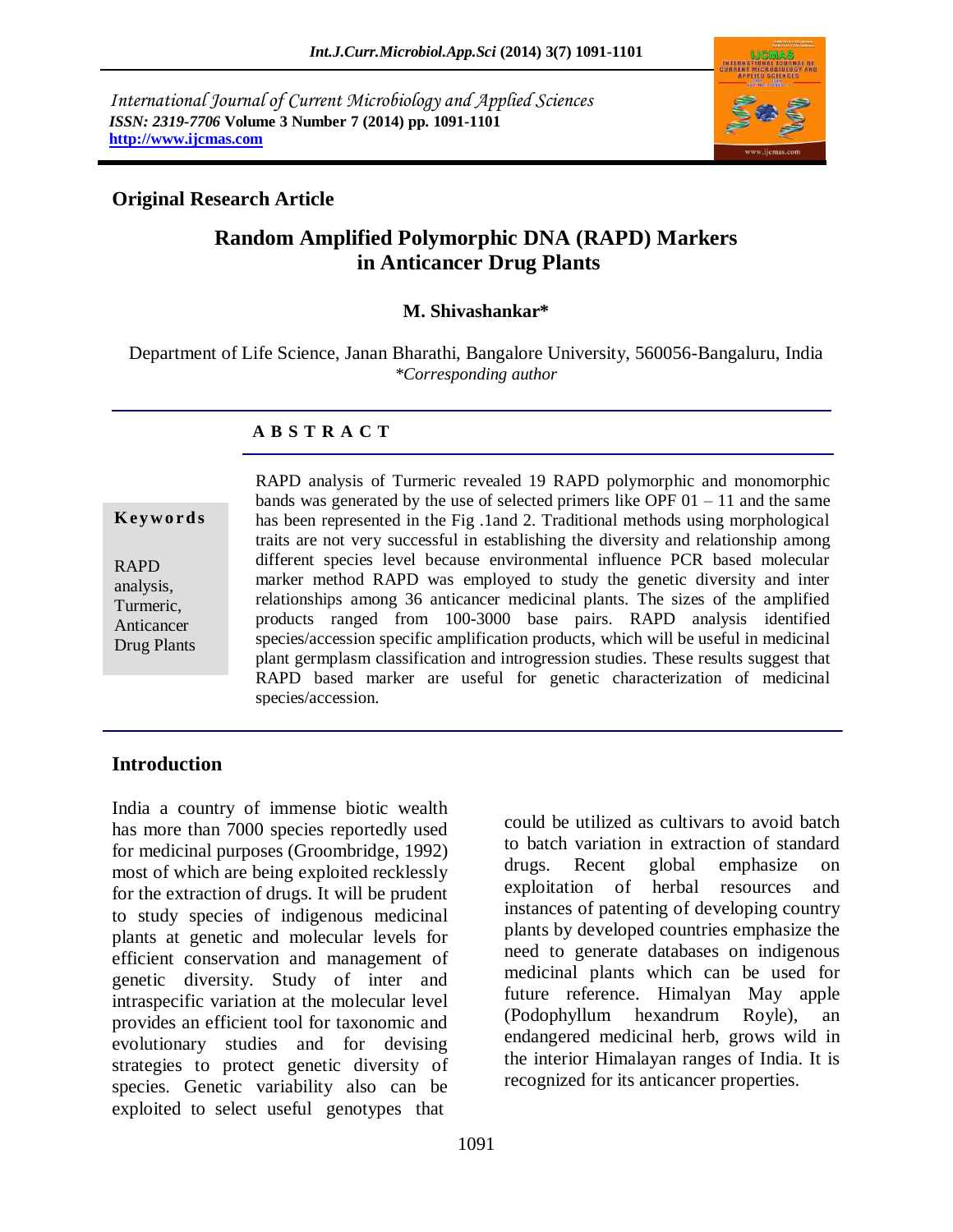The advent of polymerase chain reaction (PCR) has resulted in the development of a large number of molecular techniques which have already made rapid impact in population genetics, analysis of biodiversity, genetic mapping and studies of relationships among populations at different levels (Nagaraju and Singh,1997).Many PCR based molecular techniques like RAPD"s, SSRs and AFLPs have been developed and utilized to characterize genetically the plant and animal populations (Panaud, *et al*., 1995,Plaschke *et al.,* 1995, Provan et al.1996, Akagi *et al.,*1997, Pejic *et al.,*1998; Butler *et al.,*1999).

These molecular markers are known to provide unambiguous estimates of genetic variability of populations since they are independent of confounding effects of environment. Many of these molecular techniques have recently been employed to characterize different silkworm populations. Nagaraja and Nagaraju (1995) used random amplified polymorphic DNA (RAPD) technique to study the DNA profile of thirteen silkworm genotypes. Nagaraju and Singh (1997) applied RAPD and microsatellite (SSR) techniques to study the genetic diversity in silkworm, *Bombyx mori* L. Reddy *et al.,* (1999a) used SSRs to study DNA polymorphism in silkworm and Tan et al. (2001) employed amplified fragment length polymorphism (AFLP) to construct a linkage map and for mapping genes underlying agronomically important traits in silkworm, *Bombyx mori* L. Keeping these objectives in view, a very recent and a reliable molecular technique viz., intersimple sequence repeats (ISSRs) was employed to study the DNA polymorphism in fourteen selected genotypes of silkworm.

Randomly-amplified polymorphic DNA markers (RAPD). In 1991 Welsh and McClelland developed a new PCR-based genetic assay namely randomly amplified polymorphic DNA (RAPD).This procedure detects nucleotide sequence polymorphisms in DNA by using a single primer of arbitrary nucleotide sequence. In this reaction, a single species of primer anneals to the genomic DNA at two different sites on complementary strands of DNA template. If these priming sites are within an amplifiable range of each other, a discrete DNA product is formed through thermocyclic amplification. On an average, each primer directs amplification of several discrete loci in the genome, making the assay useful for efficient screening of nucleotide sequence polymorphism between individuals. However, due to the stoichastic nature of DNA amplification with random sequence primers, it is important to optimize and maintain consistent reaction conditions for reproducible DNA amplification. They are dominant markers and hence have limitations in their use as markers for mapping, which can be overcome to some extent by selecting those markers that are linked in coupling RAPD assay has been used by several groups as efficient tools for identification of markers linked to agronomically important traits, which are introgressed during the development of near isogenic lines. The application of RAPDs and their related modified markers in variability analysis and individual-specific genotyping has largely been carried out,but is less popular due to problems such as poor reproducibility faint or fuzzy products, and difficulty in scoring bands, which lead to inappropriate inferences.

DNA amplification fingerprinting (DAF).Caetano-Anolles et al employed single arbitrary primers as short as 5 bases to amplify DNA using polymerase chain reaction. In a spectrum of products obtained, simple patterns are useful as genetic markers for mapping while more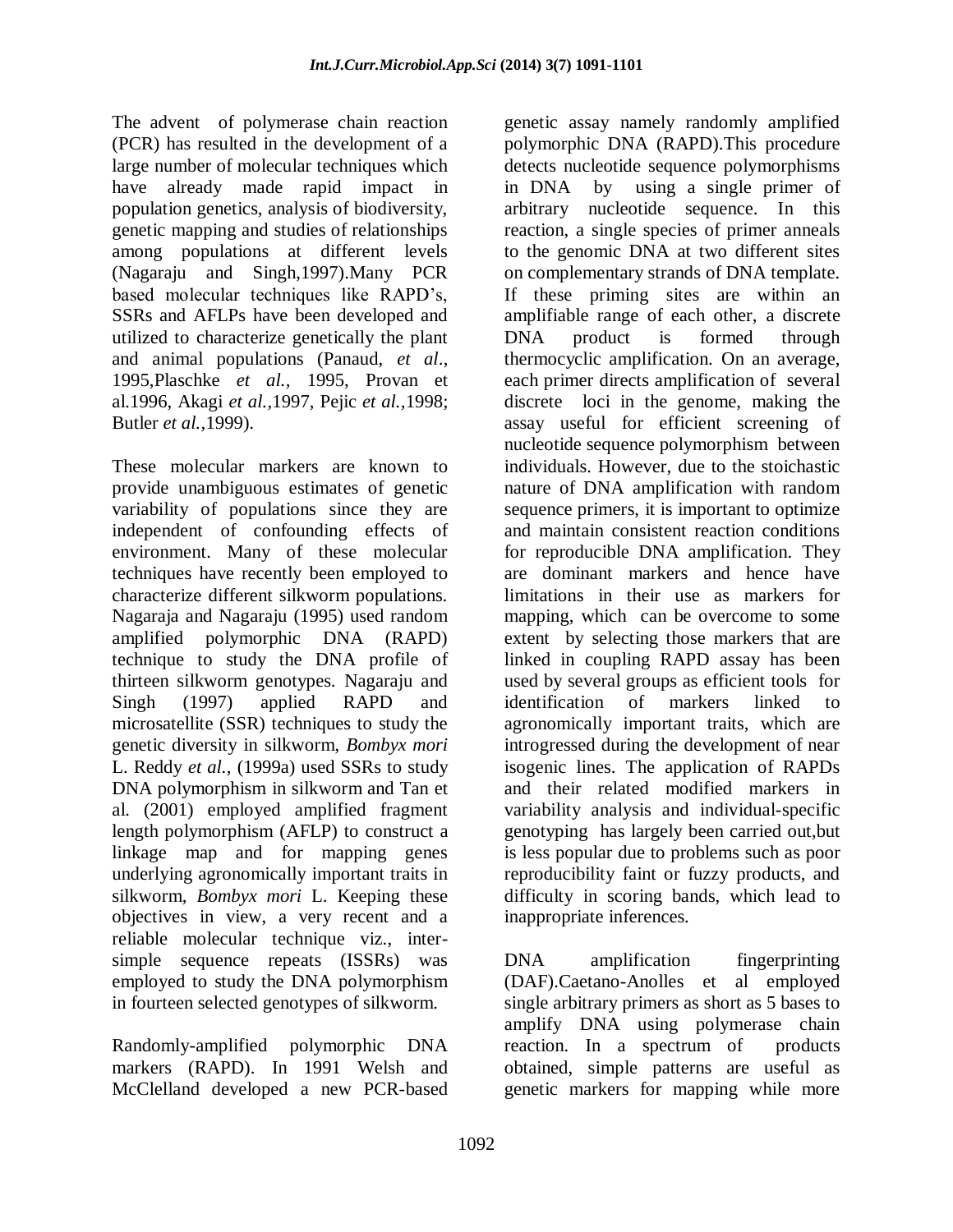complex patterns are useful for DNA fingerprinting. Band patterns are reproducible and can be analysed using polyacrylamide gel electrophoresis and silver staining. DAF requires careful optimization of parameters; however, it is extremely amenable to automation and fluorescent tagging of primers for early and easy determination of amplified products.DAF profiles can be tailored by employing various modifications such as predigesting of template. This technique has been useful in genetic typing and mapping.

Today one fourth of all pharmaceuticals are of plant origin either used as a pure compound or chemically engineered to form appropriate derivatives. These include compounds such as morphine, codeine and several anticancer drugs. The plant *Catharanthus roseus* (Madagaskar Periwinkle) is the source of a compound that is used in the treatment of advanced breast cancer and leukaemia, for example.

Cancer is one of the commonest causes of death not only in our country rather throughout the world. Thus many scientists and clinicians are working in many countries for decades to find out its etiopathogenesis and management though the incidence of cancer is more in developed countries also do not lag behind. Rather incidence of some types of cancer are reported higher e.g. oral cancer uterine cancer, oesophageal cancer etc. in Karnataka (Bonoshree *et al.,* 1978), leukaemia in U.P. (Kushawaha,1978) and breast cancer in West Bengal(Pal *et al.,* 1980). It shows the importance of the problem in our country where the large population belongs to rural area with the minimum health consciousness and facilities particularly for this disease. Most of the patients in our country attend the hospital at a later stage, when little help could be provided to them. However, the present

protocol of treatment like radiotherapy and multichemotherapy are, not available to many of them, because imported drugs have become costly. Moreover, one of the main disadvantage of these normal cells but also all other normal cells of the body. Many a time, the mortality becomes more due to these chemotherapeutic agents than to the disease itself. Thus there is a great need to find out a drug which is effective on cancer cells only without damaging the other normal cells of the body. Cancer, one of the most dreaded diseases, continues to spread with increasing incidents. Statisticians estimate that over 10 million new cases of cancer appeared worldwide, with over 6 million deaths in the year 2000.Since 1990 cancer incidence and mortality have increased 22% based on information until 2003;the four most frequently occurring cancer are lung, breast, colorectal and stomach and the four most deadly comprise lung, stomach, liver and colorectal cancers. Only cardiovascular disease surpasses cancer that is the second leading cause of death in the United States.

The word cancer is derived from the Greek word meaning "CRAB" which was used in medical sciences for along time as a technical term cancer is applied to eroding ulcers. This medical use of the term was inspired by the larger number of prominent veins surrounding a growth giving a picture like claws of crab. W.R. Belt suggested that the term cancer is used with such an obstinancy to the part of i.e. like a crab and they cannot be separated from each other. The identification and differentiation of the malignant disease have been enlightened much later than the description available in the ancient literature. The earliest and foremost record could be seen in Atharva Veda where the disease was named as "APACIT" in later period Sushruta has elaborated it as multiple swellings at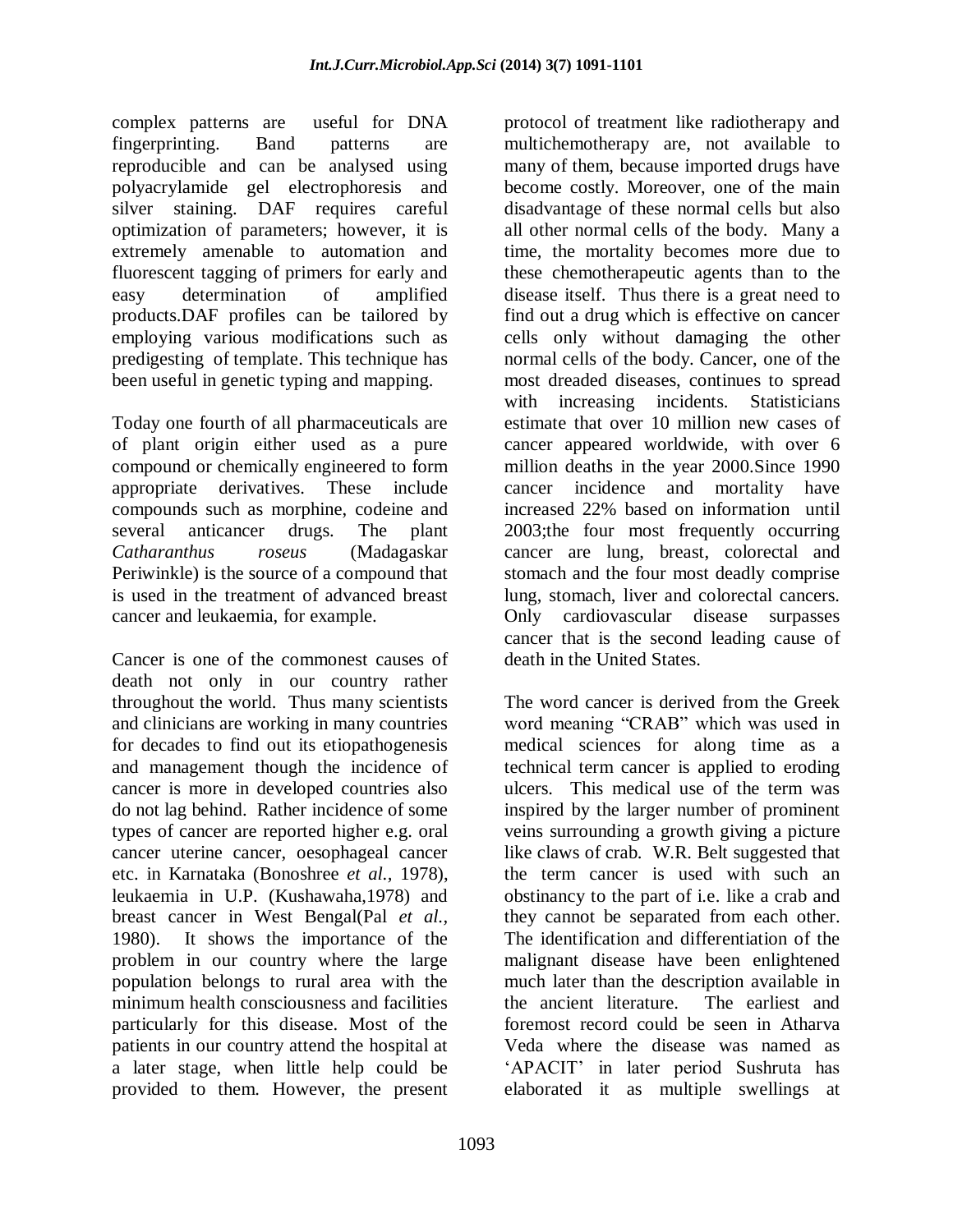different places in the body in the body. It does not mean that the ancient Indian clinicians were unaware about this disease; rather they depicted their views as a swelling superficially or in deeper structure or sometimes as chronic incurable disease. Such swellings or lumps have been categorised under the heading of Arbuda, Gulma, or asadhya vrana, Asadhya Galgand, Asadhya-Kamal etc. Depending entirely on its type stages and the varying clinical symptomatology.

The marker based on RAPD and protein have been used extensively to characterize the genetic resources (Sharma et al. 2004) and to study the phylogenetic relationship in Podophyllum anticancer medicinal plant varietals RAPD or protein variants require separation by electrophoresis and are visualized by enzyme activity assay for the relevant enzyme. They are generally relatively neutral well distributed over the genome and are co-dominant. The variation of these often do not have any noticeable effect on phenotype, thus making them suitable markers. However, number of genetic marker provided by the isozyme analysis is barely sufficient for many applications in anticancer medicinal plant crop improvement programme.

The advent of recombinant DNA technology heralded a completely approach to define potentially polymorphic DNA sequences. This new technology promises to revolutionize some areas of plant genetics and plant breeding. The markers based on DNA sequences have introduced a new dimension to the development of genetic maps and mapping of agronomically and physiologically important characters.

The major strength of DNA markers is that they have a potential to reveal almost unlimited number of polymorphisms

covering the whole genome. The DNA markers have very unique features like ubiquitous nature, detection at any developmental stage and independent of environmental effects and management practices, and hence have direct applicability to breeding programmes.The most important of the DNA marker technology is the generation of saturated linkage maps which have been extremely useful for mapping and tagging of genes of agronomically important traits.

The development of the Polymerase Chain Reaction (PCR) for amplifying DNA led to a revolution in the applicability of molecular methods and a range of new technologies were developed which can overcome many of the technical limitations of RFLPs such as developing probes for RFLP analysis, Southern hybridization and use of radioactive isotopes, which render them unsuitable for large scale genomic studies. A subset of the latter involves the use of a single "arbitrary" primer which results in amplification of several discrete DNA products. The method is referred to as Random Amplified Polymorphic DNA (RAPD) analysis.

Genetic analysis with RAPD markers is more rapid and simpler than RFLP analysis and requires small amounts of DNA. Moreover, it does not require cloning of DNA or Southern hybridization. However, unlike RFLPs, most of the RAPD markers are usually scored as dominant and hetrozygotes cannot be identified from homozygotes.

In India there are hundreds of collections of anticancer medicinal plants accessions whose genotypic status is not known. Besides an in-depth molecular marker genetic analysis of anticancer plants has not been carried out so far. By making use of the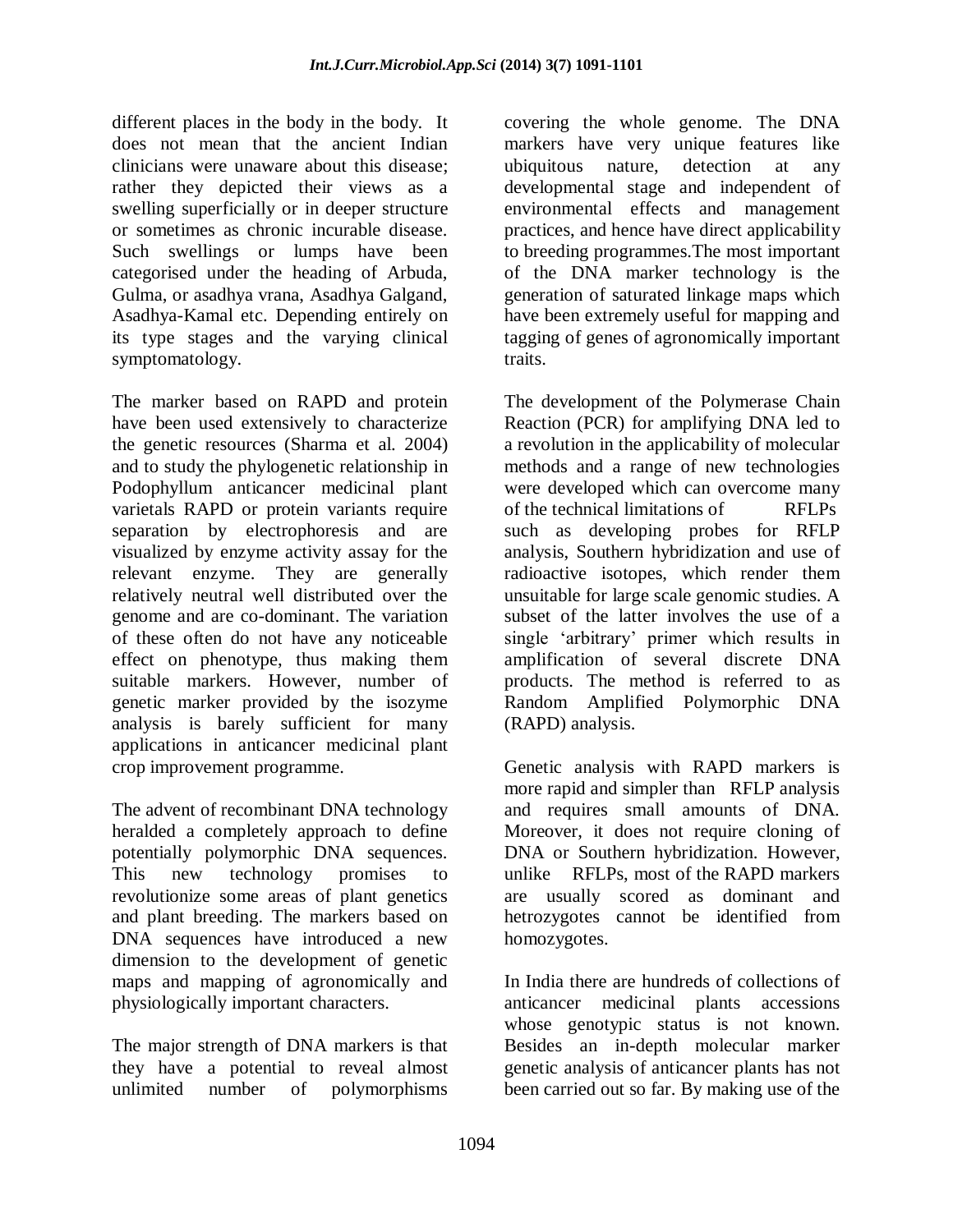molecular marker technology based on PCR approach, the diverse anticancer medicinal plants were analyzed to realize the following objectives. The collection of anticancer medicinal plants, PCR amplification of genomic DNA. To study dendrogram of the anticancer medicinal plants. To find out the genetic distance by Ward"s method. Since the molecular marker is one of the recent methods, the literature pertaining to genetic diversity and relationships of anticancer drug plants are limited. However, efforts have been made here to review the literature pertaining to the molecular marker studies in anticancer drug plants and other crop plants under various environmental factors.

Kalpana et al. (2004) worked out Molecular marker in some of the herbal plants, that DNA based molecular marker have utility in the fields like taxonomy, physiology, embryology, genetics etc.DNA based techniques have been widely used for authentication of plant species of medicinal importance. This view provides a brief account of DNA based technologies that are useful in genotyping and quick identification of botanicals in to medicines.

### **Materials and Methods**

The present investigation was carried out in the Department of Horticulture, Biotechnology Centre, DNA Fingerprinting Laboratory, Govt of Karnataka, Hulimavu, Banerghata Road, Bangalore, Karnataka, India, during the year January-2013 to December-2013. The materials used and methods followed in this study are presented here.

Presently anticancer drug plants described based on the morphological and phenotypic characteristic that are highly variable and environment dependent. These limitations were for the use of reliable DNA based technique for varietals characterization. The polymorphic DNA markers revealed by DNA marker assays could be used to construct high density mapping of anticancer drug plants genome and genetic fingerprinting of diverse varieties.

The present study selected leaf samples of the thirty six anticancer drug plants that were collected from the conservatory of Biotechnology Centre, Hulimavu, Department of Horticulture, Bangalore, Karnataka, India. Which may represent the wide variation prevalent in the genome? The recently matured leaves were collected and used for DNA extraction.

## **DNA Amplification**

The basic protocol reported by Williams et al. (1990) for PCR was followed with slight modifications. A single decamer of arbitrary sequence was used in each PCR reaction. With the PCR reaction conditions optimized, informative and reproducible fingerprint profiles were carried out in 25 µl reaction mixture containing template DNA (25 ng), 10 pmol of primer ( Operon technologies USA, Inc.), 2.5 mM MgCl2, 50 mM KCl, 10 mM Tris-HCl and 0.1% Triton X-100. One unit of Taq DNA polymerase (Bangalore Genie) and 250  $\mu$ M of each dNTPs (Bangalore Genie). Amplification was performed in a thermal cycler (Eppendorf, Master cycler) for 42 cycles after an initial denaturation at 94º C for 5 min. In each cycle, denaturation for 1 min at 94º C, annealing for 1 min at 33º C and extension for 2 min at 72º C was programmed with a final extension step at  $72^{\circ}$  C for 8 min after the 40 cycles.

## **DNA Electrophoresis**

Amplified DNA fragments were separated out on 1.2% agarose gel stained with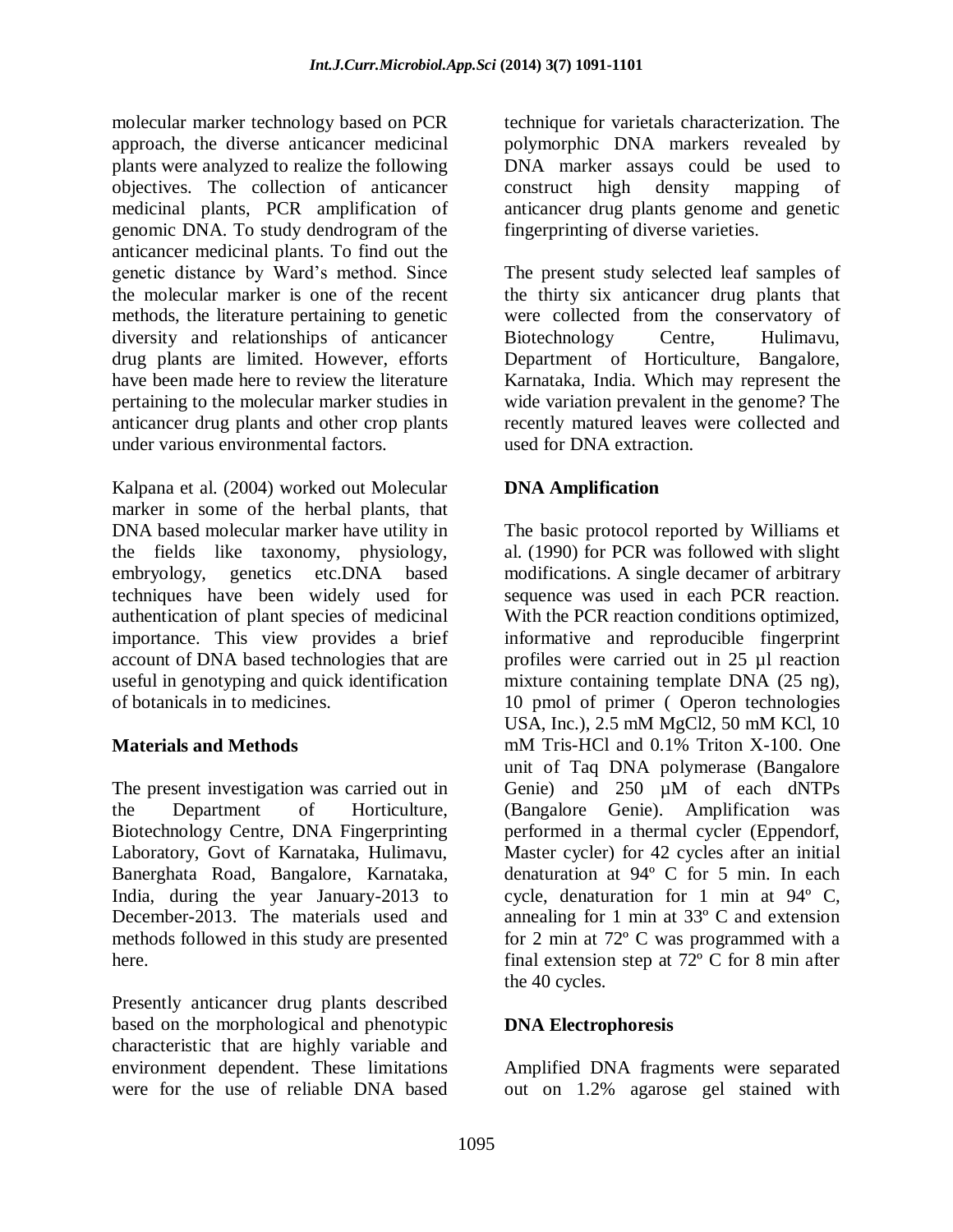ethidium bromide. Running buffer containing Tris-buffer, Acetic acid and EDTA (pH 8.0) was used for electrophoresis and for preparing gels. Wells were loaded with 25ul reaction volume and 5 ul of loading buffer (Sucrose, Bromophenol blue and Xylene cyanol) together. Electrophoresis was conducted at 45 volts for 3 hours and the gel photographed under UV light using gel dock system (Herolab).

### **Statistical Analysis**

Binary coding was used to score gel and each band of primer was scored of 6 species and 12 primers with 100 to 1000 base pairs Marker level pair wise squared Euclidean species was calculated and utilizing these distances, species were clustered following Wards method. The segregation of species was also assessed through principle component analysis, the Statistica version 5.0 a computer application was used to generate dendrogram using squared Euclidean distance and Wards method.

Porbeski *et al*. (1997) described a relatively quick, inexpensive and consistent protocol for extraction of DNA from expanded leaf material containing large quantities of polyphenols, tannins and polysaccharides. Mature strawberry leaves, which contain high levels of the secondary components, were used as a study group. The method involved a modified CTAB extraction, employing high salt concentrations to remove polysaccharides, the use of polyvinyl pyrrolidone (PVP) to remove phenols, an extended RNAse treatment and phenol-chloroform extraction. Average yields ranged from 20-84µg/g, mature leaf tissue for both wild and cultivated octoploid and diploid *Fragaria* spp. Results from 60 plants wee examined and were consistently amplifiable in the RAPD reaction with as little as 0.5ng DNA per 25µ reaction.

Presently this is the first procedure for the isolation of DNA from mature strawberry leaf tissue that produces consistent results for a variety of different species, both octoploid and diploid, and is both stable and PCR amplifiable before and after extended storage.

Polymorphisms deviating from genetic expectations were mainly observed in root and fresh leaf DNA, indicating that some RAPD markers may not present satisfactory leaves of reproducibility. Judicious and uniform selection of DNA purification method as well as tissue source for DNA extraction is, therefore, important considerations for reliable RAPD based DNA fingerprinting analysis in carrot. In addition, the studies allowed the identification of a better combination of procedures for use in routine manipulations of carrot DNA such as RFLP –RAPD based cultivar fingerprinting, molecular mapping, screening of transgenic plants, construction of genomic libraries, and gene cloning.

## **Quantification of DNA**

DNA quantification can be done by flurometry, spectrometry and agarose gel electrophoresis with standard DNA concentrations (Boiteux *et al.,* 1999). The quality can be assessed by restriction digestion with restriction endonucleases (EcoRI, HindIII etc.,) electroporation and spectral properties. Quality is that to what extent the DNA is pure of secondary metabolites and other substances, which hinder further use of DNA in molecular techniques. A good DNA preparation generally exhibits the following spectral properties. It will have  $A_{230}$ ,  $A_{230}/A_{260}$ ,  $A_{280}/A_{260}$  or  $A_{260}/A_{280}$  rations of less than 0.10, less than 0.45, less than 1.65 or more than 1.80, respectively (Shantha *et al.,* 1998). If a DNA preparation exhibits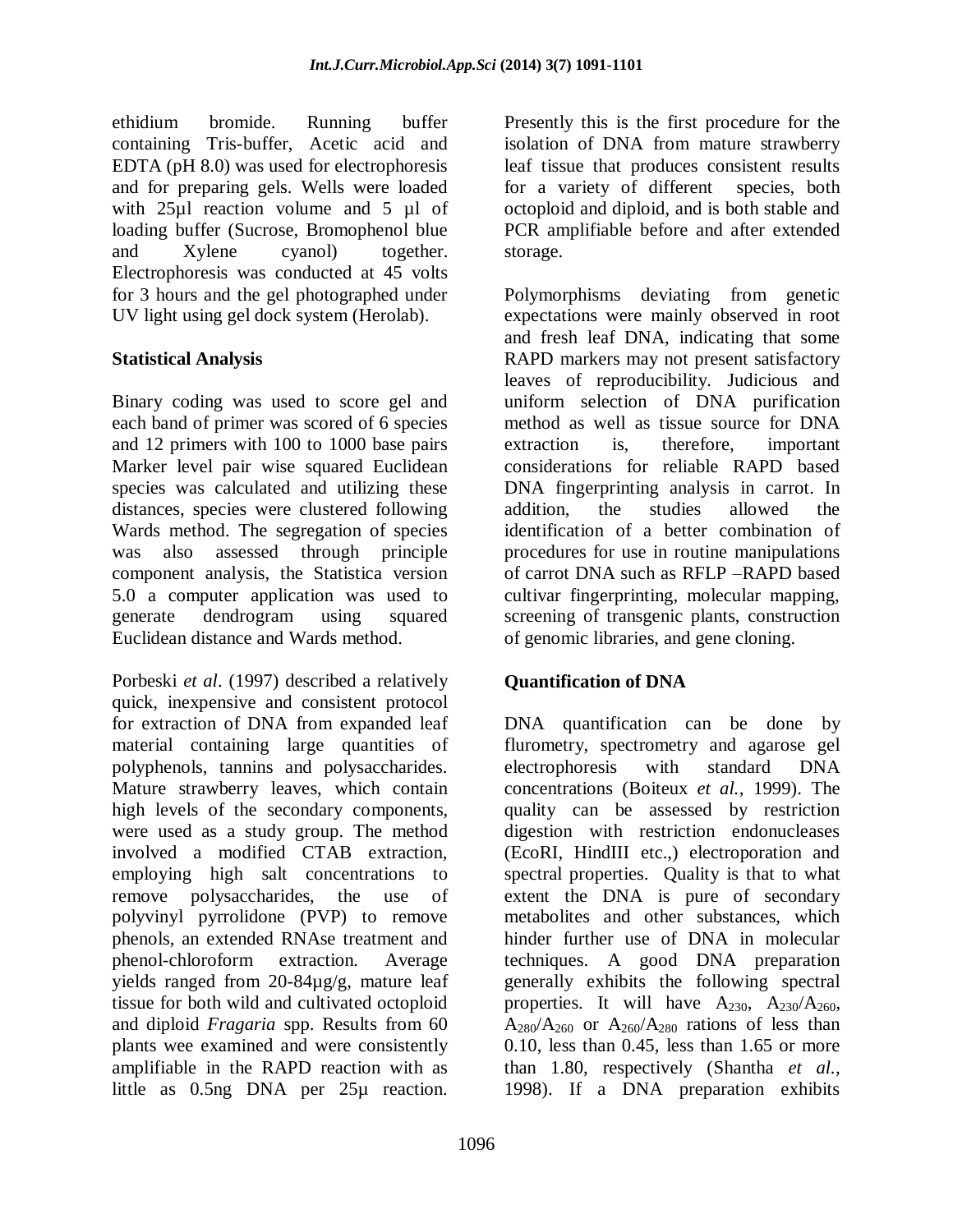$A_{260}/A_{280}$  more than 1.80, it shows the presence of RNA and if it is less than 1.65 or less indicates protein contamination (Sambrook *et al.,* 1989).

#### **Results and Discussion**

The data obtained in the present study regarding the RAPD molecular markers in anticancer drug plants are recorded. The genomic DNA was extracted as described in materials and methods from dry leaves of anticancer drug plants.The extraction method yield a very good high quality of DNA on test gel.It gave a good resolution.The quantity of DNA per gram of dry leaves tissue and relative ratio of DNA to proteins are given in Further PCR

amplification of genomic DNA of anticancer plants with known universal primers was carried out. Than the amplified products was subjected to agarose gel electrophoretic isolation of random amplified polymorphic DNA.

The following are the details of the individual plant parameters examined in this present work.

**RAPD analysis of Turmeric (***Curcuma longa***).**In this observation of the result 19 RAPD polymorphic and monomorphic bands was generated by the use of selected primers like OPF  $01 - 11$  and the same has been represented in the Fig .1and 2

#### **Fig.1 and 2** Showed RAPD Bands and Dendrogram of Turmaric Amplified with Primers OPF-01 to OPF-11



**Gel profile of Turmeric (***Curcuma longa***) amplified with selected primers like OPF-01 to OPF-11 series**

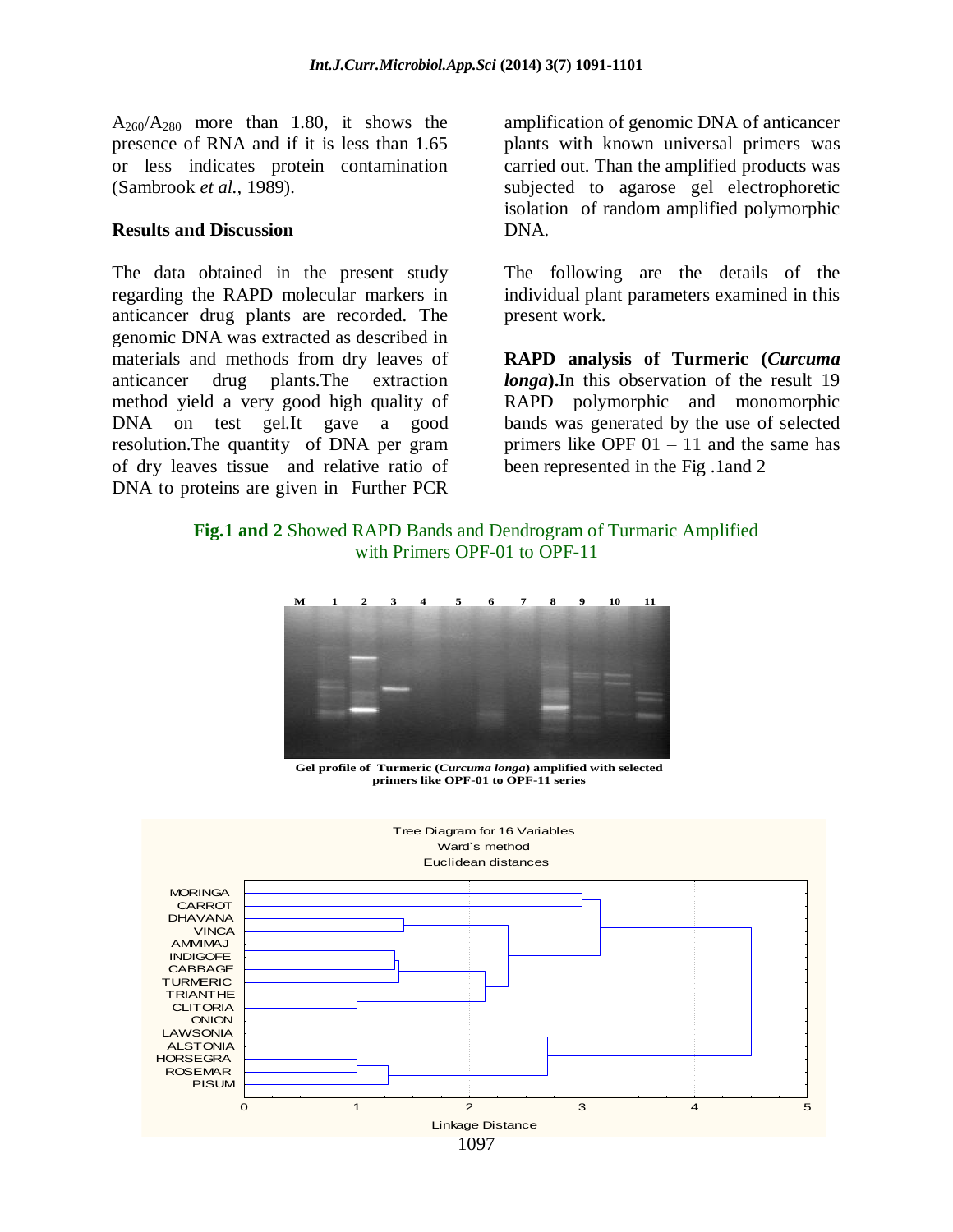RAPD amplification is performed in conditions resembling those of polymerase chain reaction using genomic DNA from the species of interest and a single short oligonucleotide primer (usually a 10-mer). Most genomes (from bacteria through humans) contain enough perfect or imperfect binding sites for a short primer orarbitrary sequence so that a subset of them will lie in inverted orientation to each other within a distance of up to a few thousand bp. As a result, a number of bands are amplified with each arbitrary sequence primer through the action of a DNA polymerase. A DNA sequence difference between individuals in a primer binding site result in the failure of the primer to bind, and hence in the absence of a particular band among the amplification products. The reaction products are conveniently analysed on agarose gels, and no radioactivity is needed. Each RAPD band results from the match of a primer to two sites in the genome (18-20 nt) while a RFLP band is produced by the action of a restriction endonuclease which recognises two hexanucleotide sites (12 nt). A RAPD reaction which produces 5 amplified bands may therefore screen for polymorphisms in 90-100 bp of or somatic embryos are very suitable. For a detailed discussions of the informativeness of different populations for mapping with RAPD.

The assessment of the anticancer medicinal plants germplasm diversity and the management of the genetic resources is pivotal for anticancer medicinal plant breeding in introgressing exotic genes and characterized into established cultivars Tanksley and Mc Cough 1997.Further more fingerprinting genotype offers an opportunity for the removal of any duplicaters that have been introduced through mislabeling or during multiplication in clonely propagated plants. When compared with other major crops of economic importance. The collection and conservation of anticancer medicinal plants has received worldwide attention. Morphological and physiological characteristics are not sufficient to differentiate some of the anticancer medicinal plants because the differences between them are often subtle. Assessment of germplasm resources is also made difficult because hybridization occurs commonly in nature and the relatedness of many genotype of anticancer plants is scanty (Sharma *et al.,* 2004).

**RAPD Analysis of Turmeric (***Curcuma longa***).**In this observation of the result 19 RAPD polymorphic and monomorphic bands was generated by the use of selected primers like OPF  $01 - 11$  and the same has been represented in the Fig .1and 2

These findings were similar to coffee plant reported by Sera *et al.,*2003 and Michalik *et al.,*2003 reported similar investigations in 26 carrot accessions as shown the fig 14.dia 14.table 14.However in the plant like.

## **References**

- Awasthi,A.K.;Nagaraja,G.M.;Naik,V.G;Kan ginakudru, S. Thangavelu, K and Nagaraju, J. 2004. Genetic diversity and relationships in mulberry (genus *Morus)* as revealed by RAPD and ISSR marker assays.*BMC Genetics,*   $5:1-9.$
- Ravindran,S.;Rao,A.A.;Naik,V.G.;Tikader, A.; Mukherjee, P.andhangavelu, K. 1997. Distribution and variation in mulberry germplasm.Indian J.Plant Genet.Resour., 10(2):233-242.
- Sharma,A.;Sharma,R. and Machii,H. 2000. Assessment of genetic diversity in a Morus germplasm collection using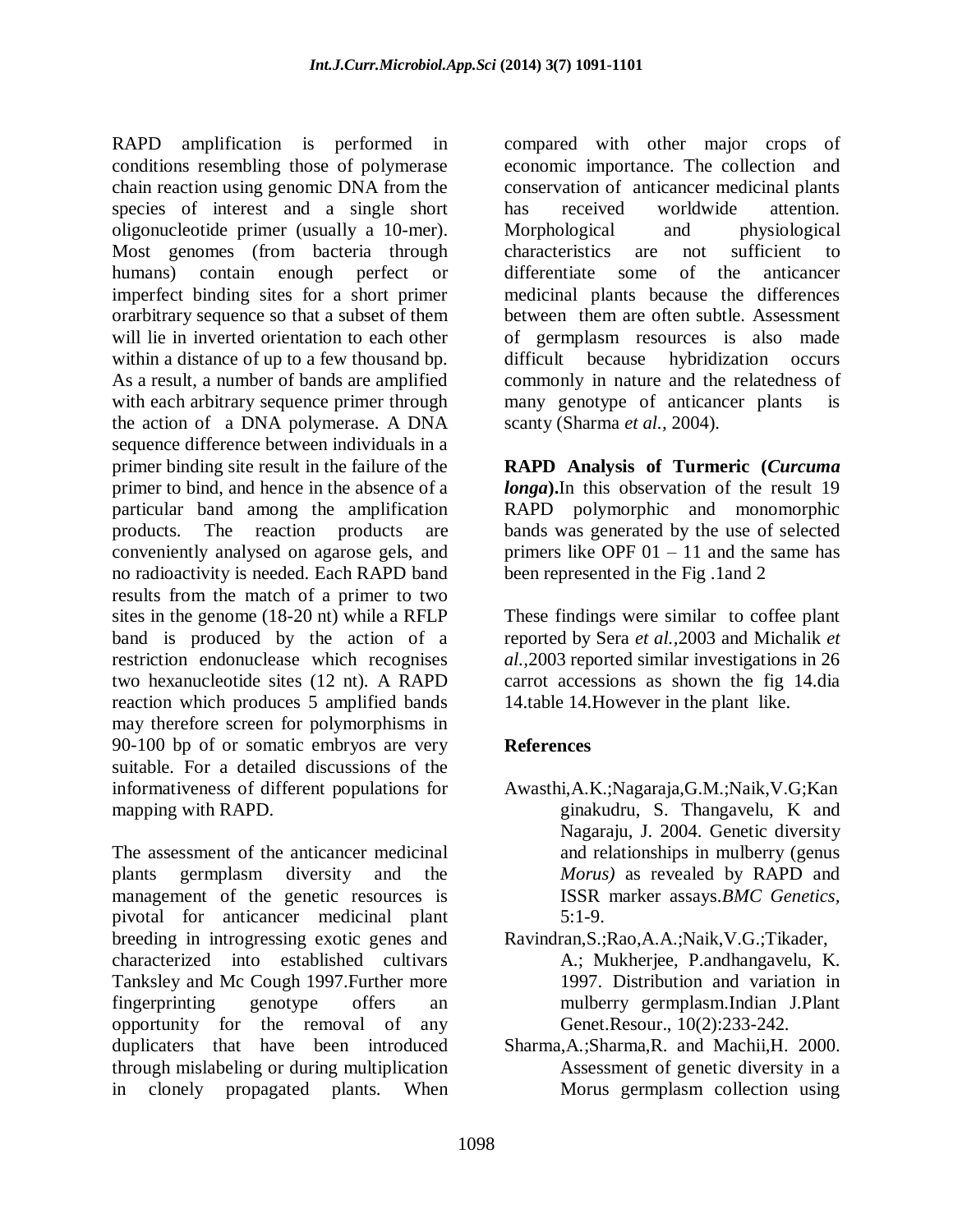fluorescence -based AFLP markers.Theor.Appl.Genet.,101(7):1 049-1055.

- Antoni Rafalski, Scott Tingey and John G.K.Williams.1994. Random amplified polymorphic DNA (RAPD) markers.Plant Molecular Biology Manual.H4:1-8.
- Akito Kaga,Norihiko Tomooka,Yoshinobu Egawa,Kazuyoshi Hosaka & Osamu Kamijima. 1996. Species relationships in the subgenus Ceratotropis (genus Vigna) as revealed by RAPD analysis.*Euphytica* 88:17-24.
- Akkaya, M.S., Shoemaker, R.C., Specht, J.E., Bhagwat, A.A., and Cregan, P.B. 1995. Integration of simple sequence repeat DNA markers into a soybean linkage map. *Crop Sci.* 35:1439-1445.
- Ajit K.Shasany, Alka Srivastava, Janak R. 2002. Genetic diversity assessment of Mentha spicata L.germplasm through RAPD analysis fifteen elite accessions in the national gene bank of Mentha spicta L.IPGRI Plant Genetic Resources Newsletter Portal.130, 1-5.
- Ajibade S.R., Weeden.N.F & Chite S.M., 2000. Inter simple sequence repeat analysis of genetic relationship in the genus Vigna.*Euphytica* 111:47-55.
- Alstrom-Rapaport, C., Lascoux, M.,-Wang, Y.C., Roberts, G.and Tuskan, G.A. 1998. Identification of RAPD marker linked to sex determination in basket willow (salix viminalis L.). J. Heredity, 89 (1):44-49.
- Armour. R.P. 1959. Investigations on Simarouba glauca DC in E1 Salvador. Eco. Bot., 13:41-66
- Arus P,Shields C.R,Orton J J. 1985. Application of isozyme electrophoresis for purity testing and cultivar identification of F1 hybrids

in *Brassica oleracea.*Euphytica 34:651-657.

- Arumuganathan, and Earle, D. 1991. Nuclear DNA content of some important plant species Pant.Mol.Bio *Rep.,* 9(3):208-218.
- Atal.C.K. 1959. Sex reversal in hemp by application of gibberelin. Curr.Sci.28:408-409.
- Ausubel.M.F, Brent.R.Kinton.E.R. Moore. D. D.Smith.A.S. and Struhl.K. 1989. preparation and analysis of DNA In; current protocols in molecular biology .johnwily and sons ,Inc Newyark chapter2 ,section 1,pp.435- 460.
- Akagi, H.; Yokozeki, Y.; INagaki, A and Fugimura, T. 1997. Highly polymorphic microsatellites of rice consist of AT repeats and a classification of closely related cultivars with these microsatellite loci. *Theor.Appl.Genet*, 94 61-67.
- Akagi, H.; Yokozeki, Y.; Inagaki, A.; Nakumura, A.and Fujimura, T. 1996. A codominant DNA marker closely linked to the rice nuclear restorer gene, RF-1, identified with inter – SSR fingerprinting.*Genome*, 39:1205-1209.
- Botstein D., White R.L., Skolnick M., and Davis R.W. 1980. Construction of a genetic linkage map in man using restriction fragment length polymorphisms. *Am.J.Hum, Genet.* 32*:314*-331.
- Bonosree et al. 1978. Carcinoma of Oesophagus in Northern Karnataka, *Ind.Jour.Cancer,* 15, 32.
- Buteler, A.I.; Jarret R.L. and LaBonte, D.R. 1999. Sequence characterization of microsatellites in diploid and polyploidy *Ipomoea*. *Theor. Appl.Genet.,* 99:123-132.
- Broun, P., and Tanksley, S.D. 1996.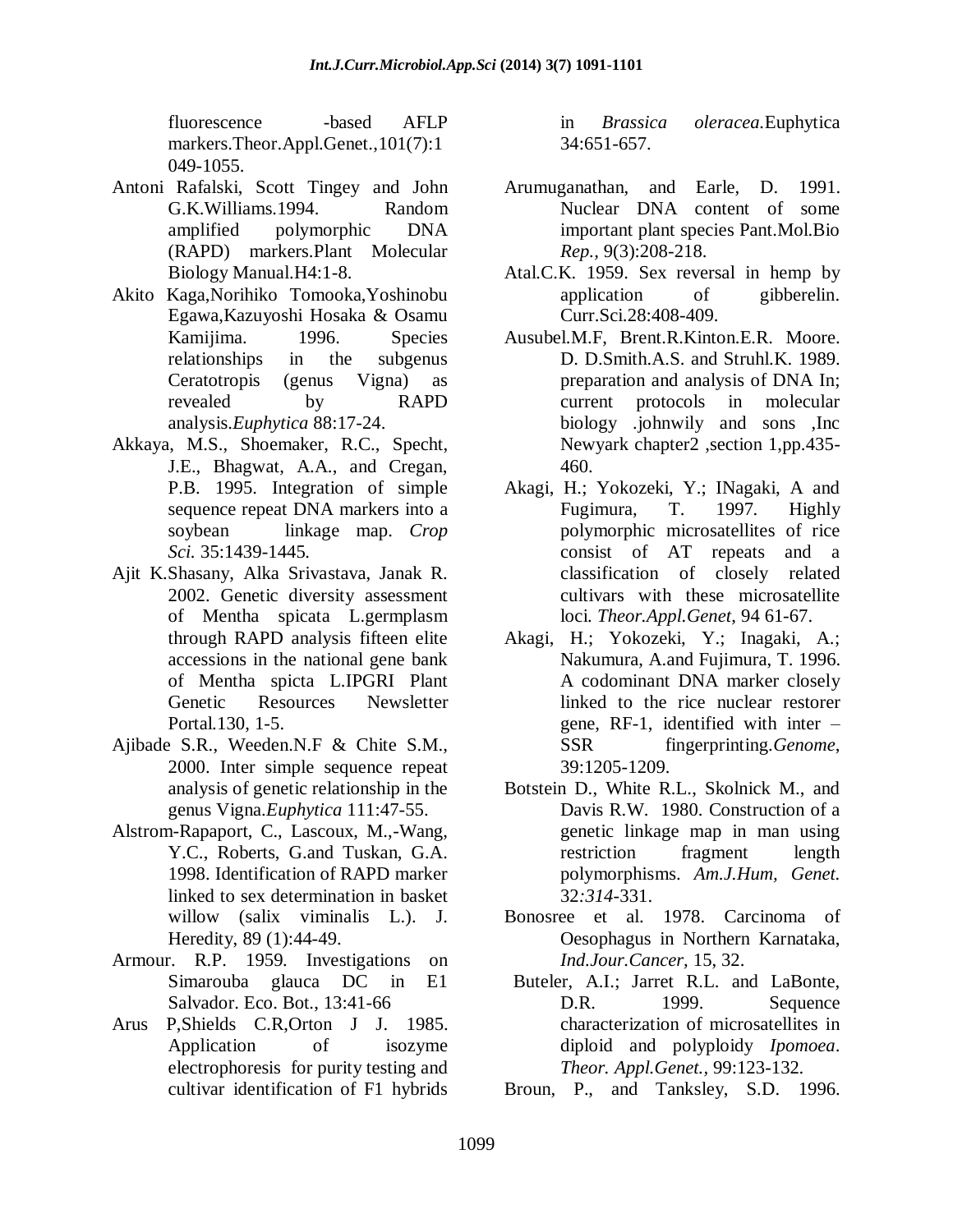Characterization and genetic mapping of simple sequences in the tomato genome.*Mol.Genet.*250:29- 49.

- Brunella Martire Bowditch,Darrilyn Albright G, John G.K.Williams, and Michael J.Braun. 2002. Use of Randomly Amplified Polymorphic DNA Markers in Comparative Genome Studies. *Methods in enzymology,*224,p 294.
- Banerjee, N.S., Manoj, P. and Das, M.R., (1999), male sex associated RAPD markers in *longum l. Curr.* 77 *(5): 693-695.*
- Bagchi G.D,Jain D.C and Sushil Kumar.1998.The Phytotoxic effects of the artemisinin related compounds of Artemisia annua.Journal of Medicinal and Aromatic Plant Sciences 20.5-11.
- Baudraco, A.S, and Pittrat, A, (1996), Agenitic map of melon (Gerenmos melo L.)With RAPD, RFLP, Isozyme, disease resistance and morphological markers, Theor Appl.Genet, 93; 57-64
- Bauforth, K.R.N, Nelson, P.N, Digby, J.E.Neil, .J.D.O and Murry, P.G, 1999, polymerase chain reaction.mol.pathol. 52; 1-10
- Bawa. K.S., 1980. Evolution of dioecy in flowering plants. Annu. Rev. Ecol.Syst. 11:15-39
- Bellamy, A., Vedel, F. and Bannerot, H.1996. Varietal identification in *cichorium inybus* L. and determination of genetic purity of F1 hybrid seed sample, basedon RAPD markers. *Plant Breeding,* 115 (2):128-132.
- Baumforth,K.R.N,Nelson,Digby,J.E.Neil,J, D.O and Murry, P. G, 1999. Polymerase chain reaction. mol. pathol. 52;1-10
- Bawa. K.S. 1980. Evolution of dioecy in

flowering plants. Annu.Rev. Ecol. Syst. 11:15-39

- Bartolozzi .F. Warburton .M, L., Arulsekar . S and Grad Ziel .T.M. 1998. Genetic Characterization and Relatedness among California Almond Cultivars and Breeding lines detected by RAPD analysis J. Amer. Soc. Hort. Sci., 123(3): 381-387
- Bhatnagar .R. Patel .J.C., Shukla .Y.M and Talati. J.G. 1998. Chemical Composition of Simarouba glauca seed. Indian J. Agric. Biochem. 11 (2): 58-59
- Biffi,R., Restivo, F.M.,Tassi,F., Caporali, E.,Carboni, A.,Marziani-Longo, G.P., Spada,A,and Falavigna, A. 1995. A restriction fragment lenth polymorphism probe for early diagnosis of gender in Asparagus officinalis L.,Hort.Sci.,30(7):1463- 1464.
- Bolano .S. Cottone .C. Viscardi .M. D-Apice .L. Spigno .P. Rosa .G.D., Capparelli .R. Iannelli .D. Noriello. C., DE, R.G. 1995. Characterization of tomato lines using RAPD – PCR and Flowcylometry Annali-della-Facoltadi-Scienze-Agrarie-della Universitadegli-studi-d;-Napoli,-Portici, 29:68- 83.
- Boituex, L.S .Fonseca, M.E.N.and Simon, P.W. 1999. Effects of plant tissue and purifification method on random amplified polymorphic DNA –based genetic fingerprinting analysis in carrot. J.Amer.soc.Hort.sci, 124(1); 32-38.
- Bracale,M.,Caporali,E.,Galli,M.G.,Longo.C. ,Marziani-Longo, G.P., Possi, G., Spada,A., Soave,C., Falavigna, A.,Restivo, F.M.and Tassi,F., Raffadi,F., Maestri, E. 1991. Sex determination and differentiation in Asparagus officinalis L.PlantSci., 80:67-77.